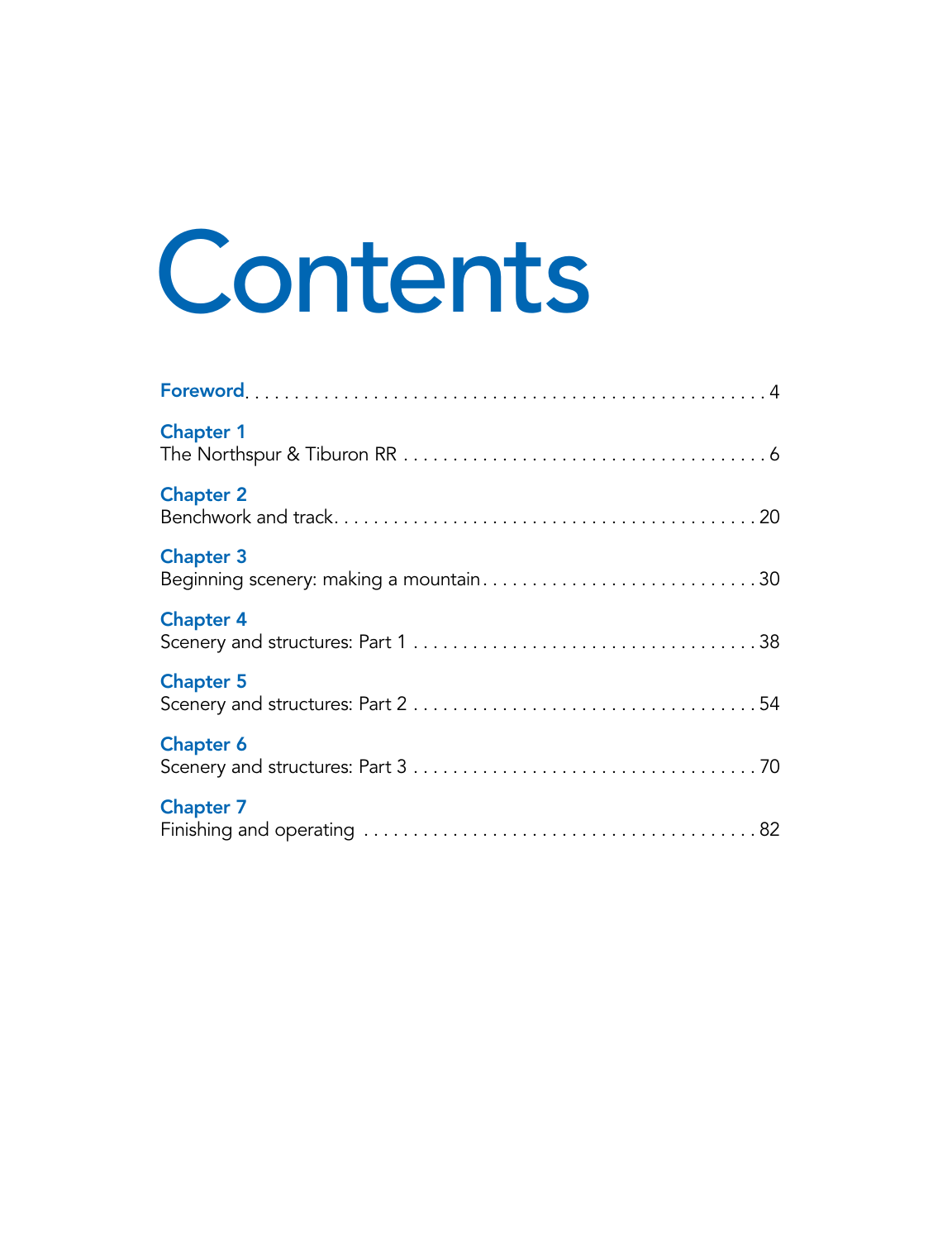Brett's brewery and King's boathouse are the highlights of Petaluma.

**Rist** 

龍山

17

SOUTHERN<br>PACIFIC

墨潭

面

И

SP<br>19550

ãΰ 一番 風景

建日 編集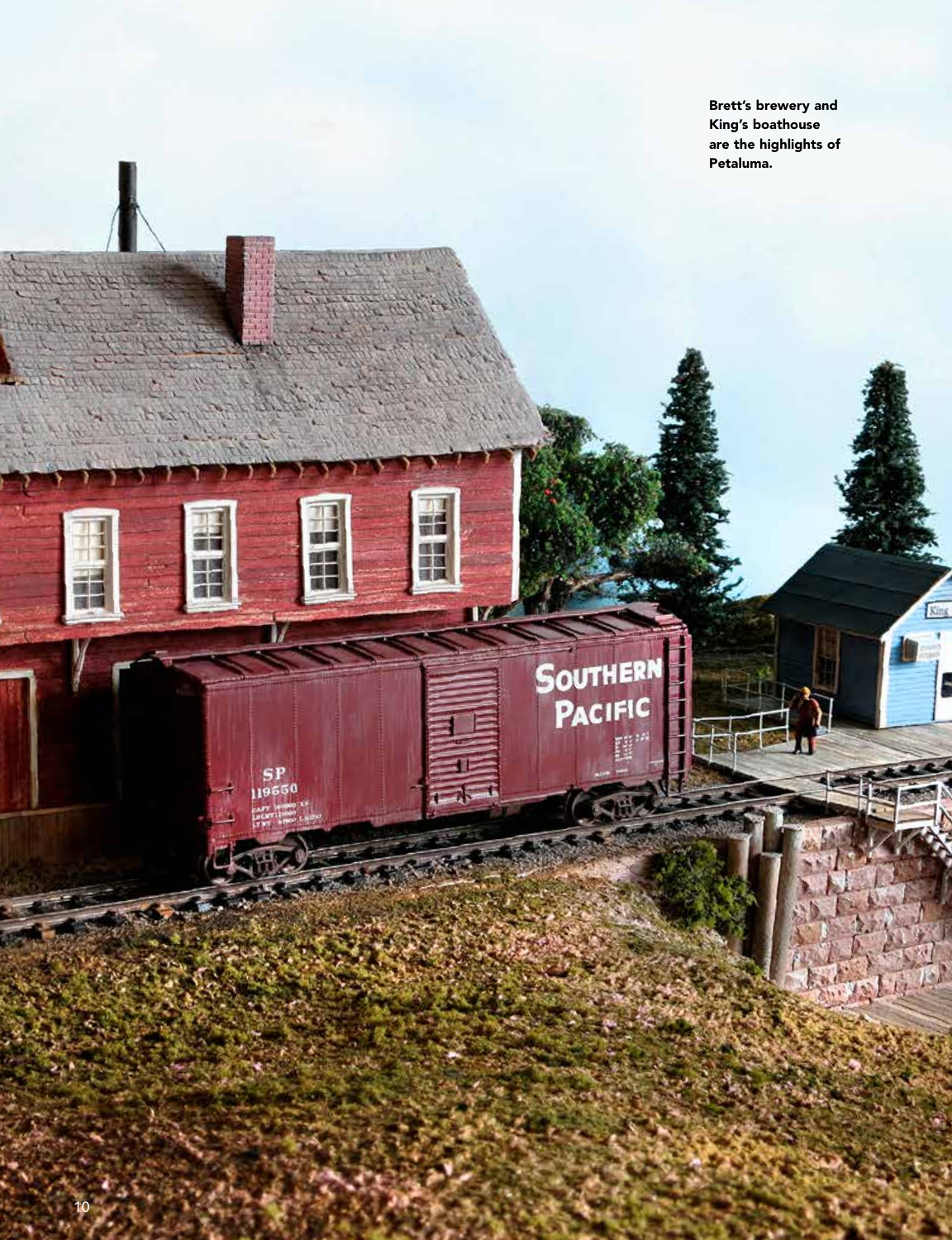

## **Northspur & Tiburon Railroad** Ho scale (1:87.1)

т

Layout size: 6 x 4 feet Scale of plan: 1" = 1'-0", 12" grid Illustration by Rick Johnson





| <b>Structure list</b>                          |                    |                                                                                  |  |
|------------------------------------------------|--------------------|----------------------------------------------------------------------------------|--|
| <b>Number</b>                                  | <b>Structure</b>   | <b>Model</b>                                                                     |  |
| 1                                              | Station            | AMB Northern Pacific Class C Depot                                               |  |
| $\overline{2}$                                 | <b>Brewery</b>     | Campbell Bret's Brewery                                                          |  |
| 3                                              | Boathouse          | AMB Grand Ave. Yard Office with a scratchbuilt deck<br>and dock                  |  |
| 4                                              | Log loader         | Rio Grande Models McGiffert Loader                                               |  |
| 5                                              | Sawmill-Lumberyard | Campbell Saez Sash & Door with a scratchbuilt<br>sawmill, jack-slip and log dump |  |
| 6                                              | <b>Bridge</b>      | Central Valley 72-foot plate girder bridge No. 1903                              |  |
| 7                                              | Oyster house       | Fos Scale Hooper's Oysters                                                       |  |
| 8                                              | Office tower       | AMB Railroad Yard Office, No. 709                                                |  |
| 9                                              | Pier               | Scratchbuilt                                                                     |  |
| 10                                             | Crane              | <b>Campbell Quincy Traveling Crane</b>                                           |  |
| 11                                             | Shed               | Campbell Quincy Shed                                                             |  |
| Campbell Scale Models: campbellscalemodels.com |                    |                                                                                  |  |
| American Model Builders (AMB): laserkit.com    |                    |                                                                                  |  |
| Rio Grande Models: riograndemodels.com         |                    |                                                                                  |  |
| Central Valley Model Works: cvmw.com           |                    |                                                                                  |  |
| Fos Scale Models: fosscalemodels.com           |                    |                                                                                  |  |

Left: This schematic view of the layout shows the order of the towns as operators arrive at the given switch. Trains start in Willits, then head either westbound (counterclockwise) a few laps to Northspur and Fort Bragg, or south (clockwise) taking a few laps to get to Petaluma and Tiburon. To extend operations, I take a lap or two between switching moves. The passing siding is then convenient for all of the towns. *Illustration by Rick Johnson*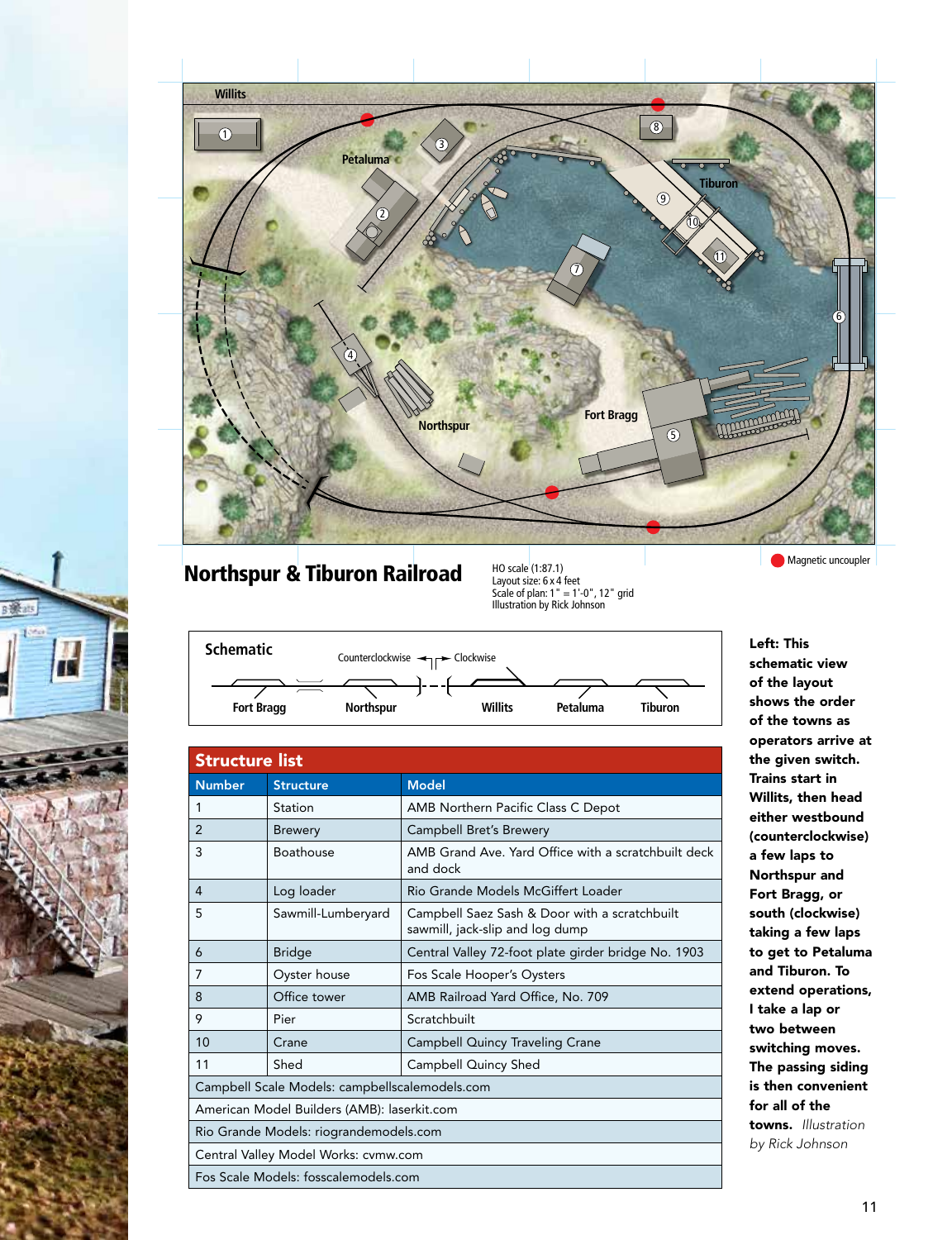



I used a razor saw to add grain to basswood, then I added a weathering wash.

I made this selection of weathering chalks by scraping a hobby knife across art store pastel chalks.



I used this photo of a local barn as an example for color and texture I wanted to model.

area to build in; I built models on TV dinner stands and stored them under the layout or I built models in the kitchen, standing up at the counter. I also couldn't find my metal ruler and built all the models without one, but even I wouldn't recommend you do that!

I used a few basic weathering methods during construction, including a wash of India ink and alcohol. Many modelers are familiar with this: you simply add a few drops of India ink to a bottle of isopropyl alcohol—the more ink you add, the darker the wash will be. This wash works wonders when weathering wood (there's a tongue twister!), and I used it regularly.

I also used A-West Weather-It (another old product I had in my closet, but now out of production), which works in a similar way. When you stain the wood with these washes,

they darken the wood and highlight the grain. After it dries, the wood looks old and gray. From now on when I refer to "weathering wash," I'm referring to the India ink and alcohol stain. Military modelers use a lot of weathering products. You can find them from paint manufacturers such as Acrylicos Vallejo, AK Interactive, and Ammo by Mig Jimenez.

I used basswood and balsa for a variety of models. You can get this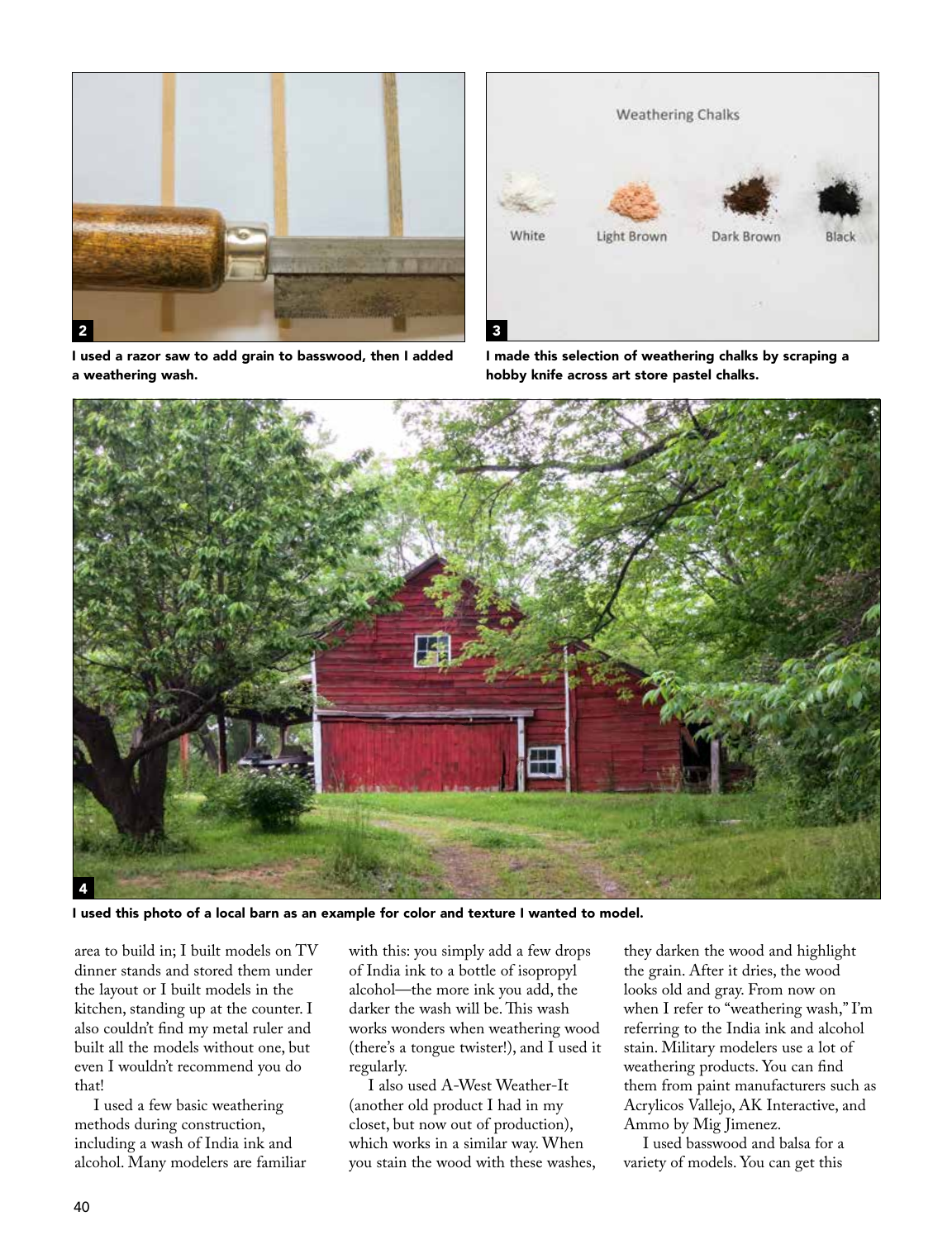## This is the detailing and finishing sequence I used for wood walls.



Top left: I started by distressing the wood boards using hobby knife.

Center left: I darkened the wood with an India-ink/alcohol wash.

Below: I painted individual boards using red acrylics.

Bottom left: I scribed the board joints with the back of a hobby knife for better definition.

Bottom right: Finally, I painted the trim. Now the wall is ready for windows and doors.







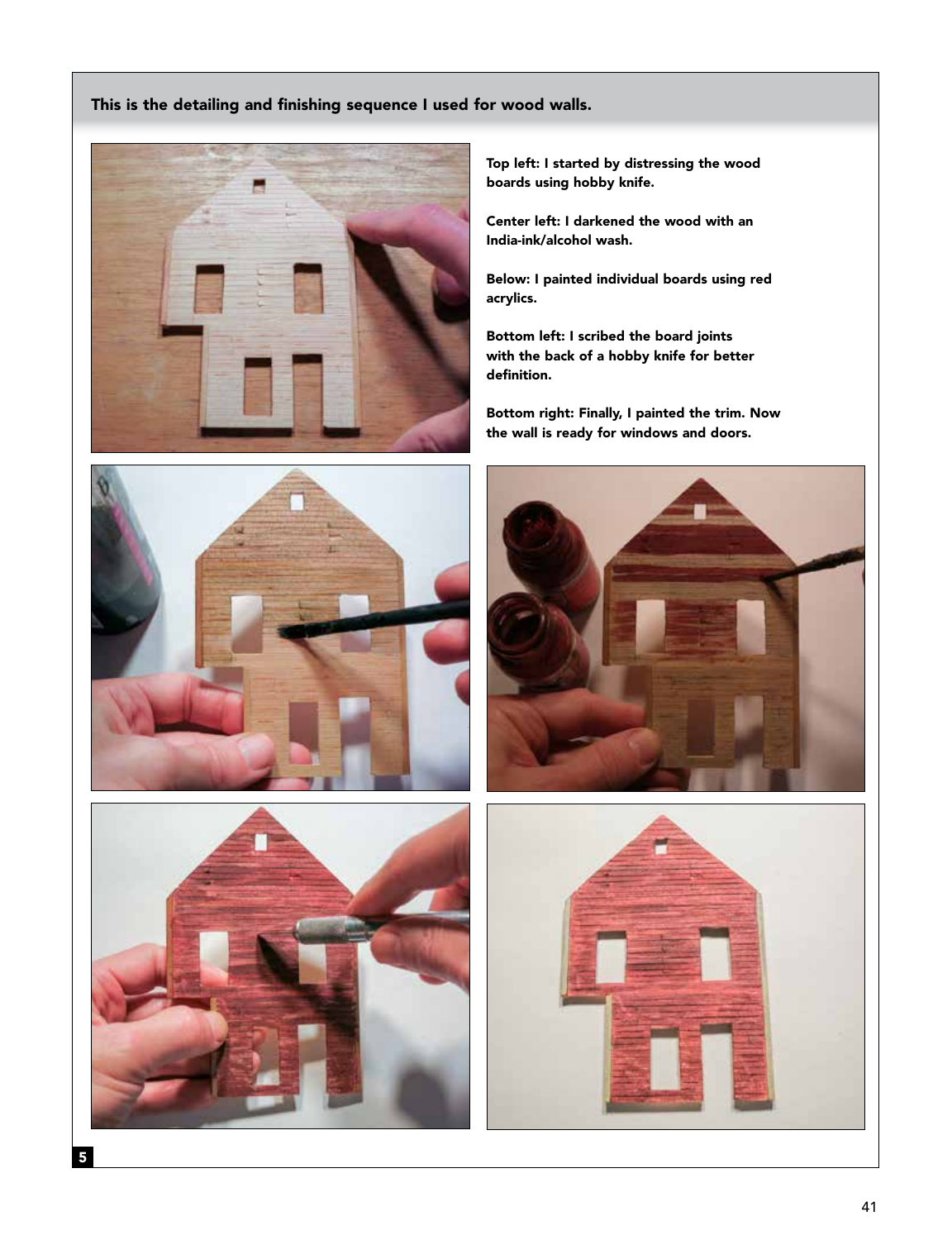

To improve coupler performance over magnetic uncouplers, I added small plastic strips to the trucks to increase rolling resistance. This keeps the train stretched out and the couplers engaged.



This overhead view of the sawmill spur shows the different car spots. From left, boxcars are loaded at the lumber shed, hoppers receive wood chips under the cyclone, and flats are unloaded at the poke.

unloaded at the small dock up front. The Petaluma brewery accepts boxcars, reefers and tank cars; the tank cars are spotted at the rear of the spur where the unloading piping is "maintained."

The specific car spots add to operations, as the operators must decide how to best switch cars into the train as well as at the spurs. One last tidbit: engines are not allowed on the pier, so

an idler car is necessary to spot a car under the unloading crane. Flat cars are especially good for this purpose, **11**.

Flat cars are also used to carry logs between Northspur and Fort Bragg, from loading zone to sawmill and back. I manually position log "loads" onto the cars at Northspur and remove them at Fort Bragg, **12**.

More precisely, due to the nature of



Engine 2476 has positioned the empty hopper to receive wood chips and is collecting empty flat cars for the return trip east at the Fort Bragg mill.

the spurs—both the McGiffert loader and poke unloader have very tight clearances—I push one empty car of a pair of flat cars under the McGiffert loader, then place the load on the second car upstream of the loader. This arrangement indicates the cars being loaded. To remove the loaded cars, I pull the cars and place the second load on the empty car before leaving the spur.